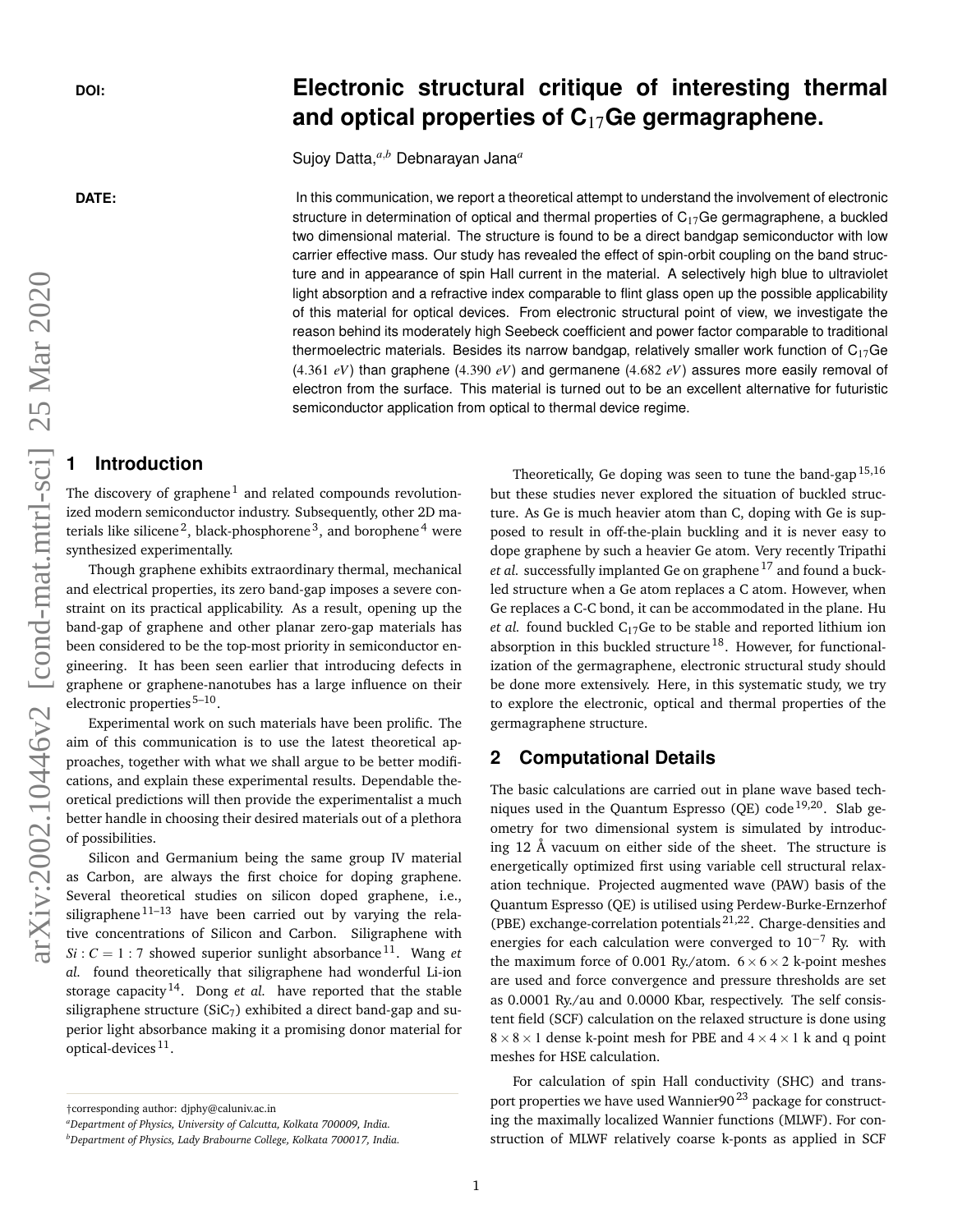calculation is enough. However, for SHC and transport calculations much dense k-points is needed<sup>24</sup>. That is why utilising the Wannier functional way is always beneficial  $25$ . A fine sample of  $400\times400\times1$  and  $100\times100\times1$  k-points are used for SHC and thermal property calculations, respectively. Wannier interpolation technique is also applied for the HSE band plotting.

BoltzWann module of Wannier90 is a powerful tool for calculating transport properties of material at moderate computational cost <sup>26</sup>. The high accuracy in the Brillouin zone integrals can be achieved through Wannierization. In thermal properties calculations we have used adaptive interband smearing and constant relaxation-time of 10fs.

For optical property predictions, we calculate the complex dielectric tensor using random phase approximation (RPA).

$$
\varepsilon_{\alpha\beta}(\omega) = 1 + \frac{4\pi e^2}{\Omega N_{\mathbf{k}} m^2} \sum_{n,n'} \sum_{\mathbf{k}} \frac{\langle u_{\mathbf{k},n'} | \hat{\mathbf{p}}_{\alpha} | u_{\mathbf{k},n} \rangle \langle u_{\mathbf{k},n} | \hat{\mathbf{p}}_{\beta}^{\dagger} | u_{\mathbf{k},n'} \rangle}{(E_{\mathbf{k},n'} - E_{\mathbf{k},n})^2}
$$

$$
\left[ \frac{f(E_{\mathbf{k},n})}{E_{\mathbf{k},n'} - E_{\mathbf{k},n} + (\hbar \omega + i\hbar \Gamma)} + \frac{f(E_{\mathbf{k},n})}{E_{\mathbf{k},n'} - E_{\mathbf{k},n} - (\hbar \omega + i\hbar \Gamma)} \right]
$$
(1)

Here, Γ is the inter-smearing term tending to zero. Since no excited-state can have infinite lifetime, we have introduced small positive  $\Gamma$  in order to produce an intrinsic broadening to all excited states. The imaginary part of the dielectric function  $ε_{αβ}^{(i)}$  has been calculated first and the real part  $ε_{αβ}^{(r)}$  is found using the Kramers-Kronig relation. Optical-conductivity, refractive index and absorption-coefficients were calculated using real and imaginary parts of dielectric functions. <sup>27</sup>

Dielectric tensor: 
$$
\varepsilon_{\alpha\beta} = \varepsilon_{\alpha\beta}^{(r)} + i\varepsilon_{\alpha\beta}^{(i)}
$$
 (2)

Optical Conductivity: 
$$
Re[\sigma_{\alpha\beta}(\omega)] = \frac{\omega}{4\pi} \varepsilon_{\alpha\beta}^{(i)}(\omega)
$$
 (3)

Complex Refractive Index: 
$$
\mu_{\alpha\alpha} = n_{\alpha\alpha}^+ + i n_{\alpha\alpha}^-
$$
 (4)

Absorption Coefficient: 
$$
A_{\alpha\alpha}(\omega) = \frac{2\omega n_{\alpha\alpha}^-(\omega)}{c}
$$
 (5)

where, 
$$
n_{\alpha\alpha}^{\pm}(\omega) = \sqrt{\frac{|\varepsilon_{\alpha\alpha}(\omega)| \pm \varepsilon_{\alpha\alpha}^{(r)}(\omega)}{2}}
$$

# **3 Results and discussion**

### **3.1 Structural Properties:**

A 3×3 supercell of graphene (P6/mmm symmetry group) containing 18 C atoms was built. Then a C atom was replaced by Ge and the structure was relaxed. The unit cell of the  $C_{17}$ Ge structure is shown as shaded region in Fig. 1.

The geometrically relaxed structure shows buckling. Our calculations complement the experimental finding of buckled germagraphene structure<sup>17</sup> as well as the theoretical result of Hu. *et al.* <sup>18</sup> who also showed the dynamical stability of the structure. Being a heavier atom, Ge tends to distort the planar graphene structure more than that of siligraphene structures<sup>11</sup>. The inplane lattice constant is 7.541 Å and the Ge atom at 0.917 Å off-



**Fig. 1**  $2 \times 2$  supercell structure of  $C_{17}$ Ge. a and b are the primitive vectors. The shaded region in grey shows the primitive unit cell and the shaded region in pink is used for elastic properties calculation. Optimized bond lengths labelled by 1, 2, 3 are 1.411Å, 1.466Å, 1.450 Å, while the C-Ge bond-length is 1.863Å. C-Ge-C, C-C-Ge and C-C-C bond angles are 97.834*<sup>o</sup>* , 115.987*<sup>o</sup>* and 122.968*<sup>o</sup>* .

the-plane. The separation between layers is kept at 12 Å to nullify the intra-layer interaction, prerequisite for 2D calculations. We can clearly visualize a rhombic formation of Ge atoms connected by blue lines in Fig.1. C-Ge bond length is 1.863 Å, whereas, the C-C bonds denoted by 1, 2, 3 have lengths of 1.411, 1.466, 1.450 Å respectively. So, all the hexagonal rings with only carbon atoms are not regular-hexagons after Ge doping. C-Ge-C, C-C-Ge and C-C-C bond angles are 97.834*<sup>o</sup>* , 115.987*<sup>o</sup>* and 122.968*<sup>o</sup>* , respectively. The buckled structure suggests a deviation from the pure  $sp<sup>2</sup>$  hybridization which is a signature of planar structure.

### *Elastic constants:*

In Fig. 1 the shaded region in pink (dashed line) is used as the cell for the energy of state (EOS) calculation. Uniaxial strain is produced along either in direction (x) or in direction (y). For biaxial stress condition, same percentage of strain is produced along both direction. The total energy is fitted using the equation<sup>28</sup>:

$$
u = \frac{1}{2}C_{11}\delta_x^2 + \frac{1}{2}C_{22}\delta_y^2 + C_{12}\delta_x\delta_y + 2C_{66}\delta_{xy}^2
$$
 (6)

where, *u* is the the strain energy per unit area of two dimensional structure. In standard Vigot notation  $\delta_x$  and  $\delta_y$  are the uniaxial



**Fig. 2** Strain energy with respect to uniaxial (blue-dashed) and biaxial (brown-solid) strain.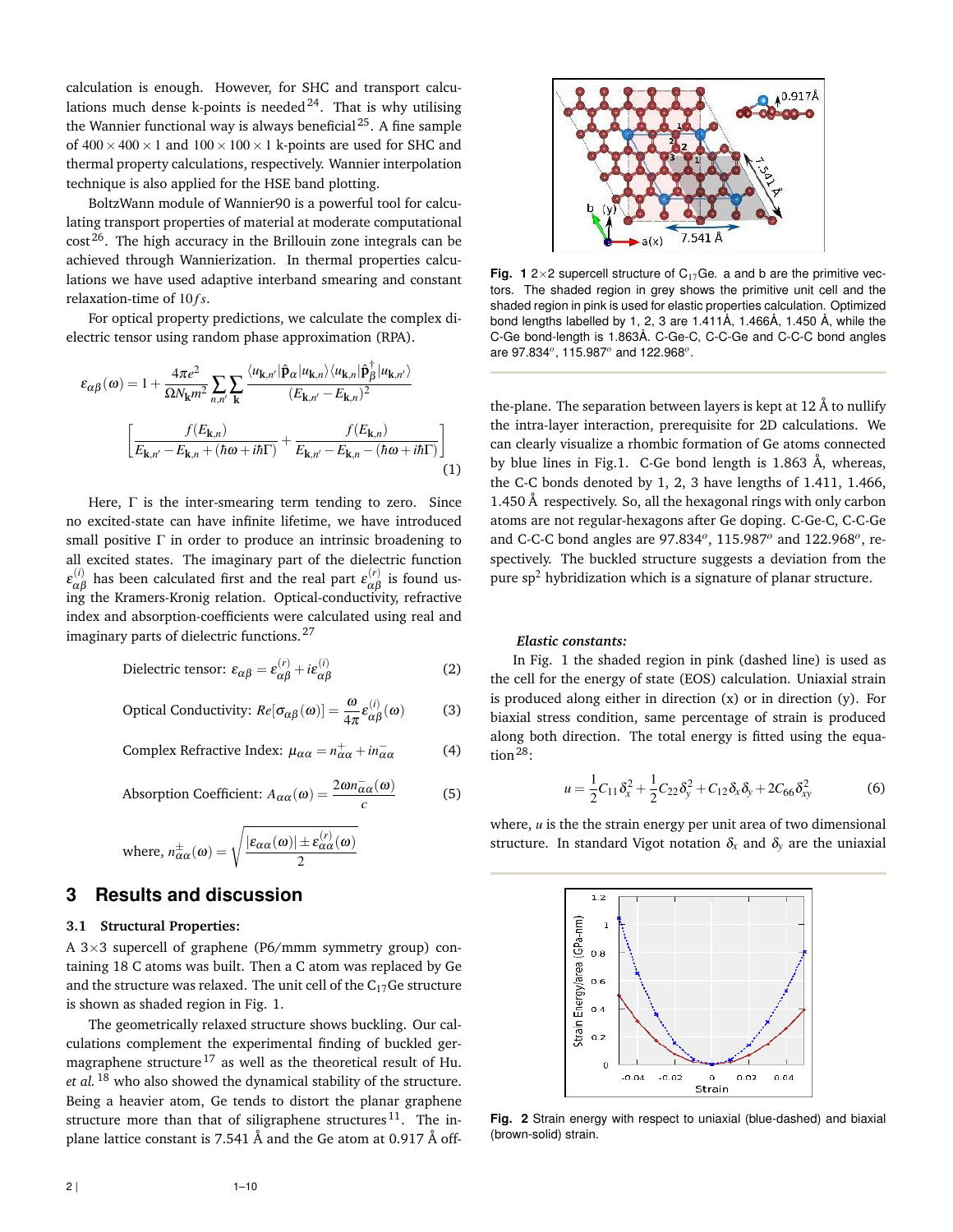

**Fig. 3** (left)The band structures and density of states for C<sub>17</sub>Ge using PBE. The  $p<sub>r</sub>$  projected partial DOS of Ge and C are shown in blue and red, whereas, the total DOS is in grey. The Γ−Γ direct band gap is 0.166 *eV* between HOMO originating from C (in red) and LUMO from Ge (in blue). (right) Charge density plots for the states near Fermi energy.

in plane strain and  $\delta_{xy}$  is the sheering strain. As the structure is symmetrical along x and y, so,  $C_{11} = C_{22}$ .

In Fig.2 the EOS plot is depicted. The elastic constants are found from the fitting curve as  $C_{11} = 354.607$  GPa-nm and  $C_{12} = 15.272$  GPa-nm. These satisfy the Born criteria for mechanical stability of 2D materials,  $C_{11} \times C_{22} \rangle C_{12}^2$ . The in plane Young's modulus as derived from the formula  $Y = \frac{C_{11}^2 - C_{12}^2}{C_{11}}$  is 353.949 GPanm which is higher than that of graphene  $(335 \text{ GPa-nm})^{29}$  and about three times of MoS<sub>2</sub> (123 GPa-nm)<sup>30</sup>. The Poission's ratio defined as  $v = \frac{C_{12}}{C_{11}}$  is 0.043.

#### **3.2 Electronic Properties:**

The band structure and densities of states (DOS) for  $C_{17}$ Ge are plotted in Fig.3 . The valence band maxima (VBM) is taken as the reference zero of energy axis. From band structure plot it is evident that  $C_{17}Ge$  is a direct band-gap semiconductor. The estimated band-gap using PBE is 0.166 *eV* at Γ point.

Near the Fermi energy  $(E_F)$ , there is one band approaching from below, the highest occupied (HO) band. In conduction band region, there are two lower lying bands, one is almost flat, the lowest unoccupied (LU) and another is sharp dipping  $(LU+1)$ . In the vicinity of Γ, HO and LU+1 bands show almost linear dispersion if moved along  $\Gamma(0,0,0)$  to  $K(1/3,1/3,0)$  as well as along  $\Gamma(0,0,0)$  to  $M(1/2,0,0)$ . So, similar E-k relation is found for these two bands, both along  $k_{b1}$  and  $k_{b2}$ , where  $b1$  and  $b2$  are the reciprocal lattice vectors in *kxk<sup>y</sup>* plane for hexagonal system. Such dispersion isotropy is also present in LU but with much smaller curvature which will affect in the mobility of carriers. However, the dispersive nature of HO−1 and LU+1 bands along Γ−*K* and Γ− *M* paths are not the same. A HO and HO−1 crossover is seen at about the midway of  $\Gamma$  − *M*. At  $\Gamma$  there is a band degeneracy in conduction band as LU and LU+1 bands overlap.

The total density of state (DOS/atom/state) is plotted in grey. Approaching  $E_F$  from the occupied states below, the total DOS (TDOS) shows a gradual fall, whereas, there is a sharp peak at the lowest unoccupied state. To understand the origin of the bands, we plot the p*<sup>z</sup>* projected DOS (pDOS) of C and Ge in red and blue, respectively. The mixing of Ge and C states are evident from pDOS plots. The sharp pDOS peaks of both Ge and C just near CBM suggests the dominant existence of Ge-p*<sup>z</sup>* state in LU. The flatness of LU has given rise to this sharp peak, i.e., higher density of states. In valence band (VB) region, the Ge energy states are more available near the  $E_F$  than at lower energy. Except the sharp peak in LU, the C pDOS rises gradually in both higher and lower energy direction with respect to  $E_F$ . So, leaving the peak, this nature is a reflection of linear dispersive systems, small DOS around E*<sup>F</sup>* . This nature of carbon pDOS and the dominant existence of Ge states in the vicinity of Fermi energy, both in CB and VB confirm the role of Ge in opening the gap between the HO and LU.

The logical conclusion on the origin of the bands near Fermi energy finds a stronger base from the charge density plots in Fig. 3. We have plotted the charge densities for HO, LU as well as HO−1 and LU+1 states. These plots are helpful to identify active sites in C<sub>17</sub>Ge. The HO and LU states dominated by Ge- $p_z$ states whereas, HO−1 and LU+1 states are composed of C-Ge bonding states with smaller contribution from Ge. As none of the HO, HO−1, LU, LU+1 sates are localized, the efficiency of photoabsorption is expected. The prevalent existence of Ge-4*p* charge densities in HO and LU reassert the role of Ge in band-gap opening.

### *Carrier Mobility:*

Due to the degeneracy of bands at CBM, one flat and a sharp band, it would be interesting to calculate the carrier mobility. Mobility is the defining factor of the dynamical activity of the charge careers in any semiconductor. Higher mobility means speedy charge transfer and low energy loss, yielding better performance and durability of an electronic device.

Mobility is inversely proportional to the effective mass  $(m^*)$ of carrier hole or electron. From the band-structure, *m* ∗ can be calculated as  $m^* = \hbar^2 / \frac{d^2 E}{dk^2}$  near the band-edges, for electron at CBM and at VBM for hole.

The calculated hole effective mass is  $m_h^* = -0.00292m_0$  where  $m<sub>0</sub>$  is electron rest mass. The electron effective mass has two different values due to the band degeneracy at CBM (at Γ). The electron effective mass originating from LU,  $m_e^*(L) = 0.59528 m_0$  is less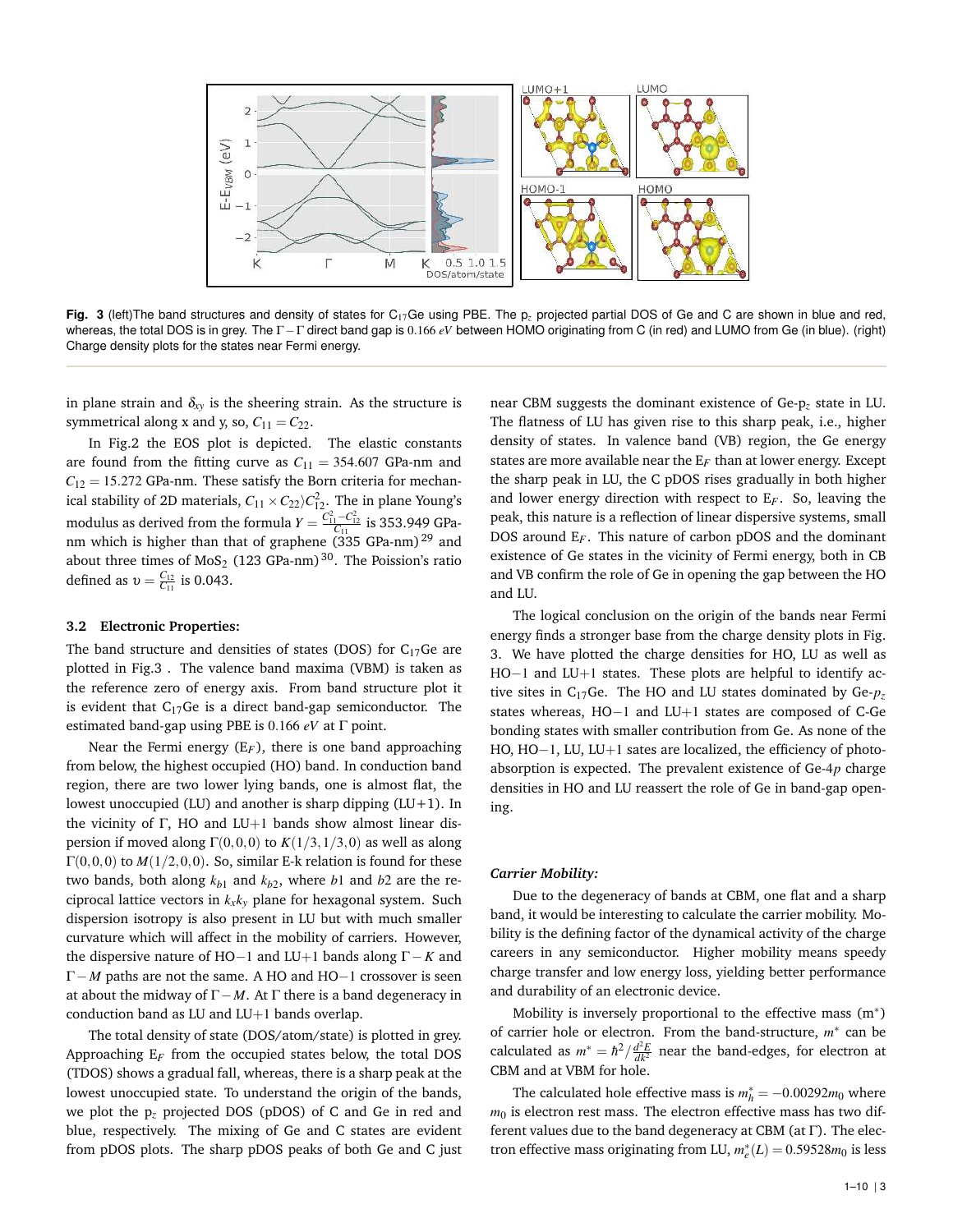than  $\frac{1}{100}$ *th* that of *m*<sup>\*</sup> for the LU+1 band,  $m_e^*(L+1) = 0.00291m_0$ . Such low light-electron and hole effective mass indicate very high carrier mobility in germagraphene, which is much higher than many 2D materials and reported so far $^{31}$ .

As we find  $C_{17}$ Ge as a narrow gap semiconductor, so, its applicability should be compared with the range of II-VI narrow gap semiconductors. For example, both the light-electron and hole effective masses of this germagraphene are almost  $\frac{1}{10}$ <sup>th</sup> to those of HgCdTe  $(m^* \approx 0.071m_0)^{32}$ . So, C<sub>17</sub>Ge readily can be considered as a better option for the optoelectronic devices like infrared detector, photovoltaic devices etc., those now built by alloying semimetals with II-VI semiconductors<sup>33</sup>.

#### *Effect of Intrinsic Spin-Orbit Coupling:*

For those systems where space inversion symmetry holds, time reversal symmetry would produce double degeneracy of the bands. Graphene, like many other two-dimensional (2D) materials, preserves inversion symmetry. So, even in the presence of intrinsic spin-orbit coupling (SOC), the Bloch states remain doubly spin degenerate at *K* where the Dirac point originally formed, however, a gap opens up<sup>34</sup>. Application of transverse external electric field can lift the spin degeneracy by the Rashba effect. Adatoms having stronger spin-orbit coupling can be doped to open up the band-gap of graphene<sup>35</sup>. The system we are dealing here can be otherwise viewed as a periodically doped graphene and having a band gap as well, even in the absence of SOC. So, in presence of intrinsic SOC it is interesting to explore the band structure of  $C_{17}Ge$ .



**Fig. 4** Band structure of  $C_{17}$ Ge with spin-orbit coupling (SOC). Different regions of interest are enlarged.

Band structure of  $C_{17}$ Ge in presence of intrinsic SOC is shown in Fig.4. Though the plot looks almost same as that without SOC (Fig.3), a close look at several region reveals the difference as represented in the insets. The Γ point, being the centre of reciprocal space, is the most symmetrical point preserving both time reversal and inversion symmetries. So, no spin-orbit spiting is expected at  $\Gamma$  and the regions denoted by 1 and 2 endorse that. However, the band degeneracy of LU and LU+1 is now removed at Γ point by a small value of 2.2 *meV* (Fig.4-1). This has an effect on the effective mass of electron as removal of band degeneracy now confirms this value  $m_e^*(L) = 0.0302m_0$ .

The HO−1 band has considerable C and Ge state mixing and as Ge atom is much heavier than C, spin-orbit coupling effect

It was never expected that this  $C_{17}$ Ge structure would display large SOC effect, still, the band structure exhibits ample SOC footprint in removing band degeneracies. The spin degeneracy removal, however small it be, can generate spin Hall current in devices and we focus on that in the next section.

#### *Spin Hall Effect:*

Intrinsic SOC is an interesting feature of materials as it generates an electric field within such substance, even in absence of any external perturbation. Due to the removal of band degeneracy in intrinsic spin-orbit coupled materials, this transverse electric field triggers spin current. This phenomena is known as spin Hall effect. For different semiconductors and metals this feature is prolific $36$ . The ab-initio calculations have produced excellent results but these type of direct calculations are excessively expensive as almost 10<sup>6</sup> number of k-pints are needed for simple semiconducting systems like Ge, GaAs, etc. $24$ . So, for larger systems with lesser symmetries direct ab-initio calculations become almost impossible. Qiao *et al.* successfully found an alternative way of calculation through Wannier interpolation and could reproduce the ab-initio results effectively<sup>25</sup> and further applied on layered materials<sup>37</sup>.

In presence of electric field along β direction, the response of spin ( $\sigma^{\gamma}$ ) current along the  $\alpha$  direction can be calculated using linear response theory and the Kubo formula for spin Hall conductivity (SHC) tensor is given by:

$$
\sigma_{\alpha\beta}^{\gamma} = -\frac{e^2}{\hbar V N_{\mathbf{k}}^3} \sum_{\mathbf{k},n} f_{n\mathbf{k}} \Omega_{n,\alpha\beta}^{\gamma}(\mathbf{k})
$$
 (7)

where, *V* is the volume of the unit cell,  $N_k$  is the number of kpoints in Brilouin zone and  $\Omega_{n,\alpha\beta}^{\gamma}(\mathbf{k})$  is the Berry curvature like term expressed as:

$$
\Omega_{n,\alpha\beta}^{\gamma}(\mathbf{k}) = -\hbar^2 \sum_{m \neq n} \frac{\text{Im}[\langle n\mathbf{k} | {\{\hat{\sigma}_{\gamma}, \hat{v}_{\alpha}\}} | m\mathbf{k} \rangle \langle m\mathbf{k} | \hat{v}_{\beta} | n\mathbf{k} \rangle]}{(E_{n,\mathbf{k}} - E_{m,\mathbf{k}})^2 - (\hbar \omega + \mathbf{i}\eta)^2}
$$
(8)

The term in curly bracket is coming from the spin current,  $\hat{j}_\alpha^\gamma =$  $\frac{1}{2} \{\frac{\hat{\sigma}_\gamma}{2}, \hat{v}_\alpha\}$  and  $\hat{v}_\alpha$  is the velocity operator. The matrix elements associated with these two quantities are calculated using Wannier interpolation techniques  $^{23}.$  In dc-SHC calculation, setting  $\omega=0$ blows up the term in Eq.3.2. To avoid that inter-band smearing has been introduced through an adaptive technique <sup>25,38</sup>.

For two dimensional systems, only two components of Hall conductivity tensor is important,  $\sigma_{xy}^z$  and  $\sigma_{yx}^z$ . For symmetrical systems, like we are dealing here,  $\sigma_{xy}^z = -\sigma_{yx}^z$ . Though for dc-SHC, the imaginary part is always zero, for ac-SHC a variation of both real and imaginary parts of  $\sigma_{xy}^z$  is expected.

In Fig. 5, we have plotted the variation of real and imaginary parts of ac spin Hall conductivity as a function of en-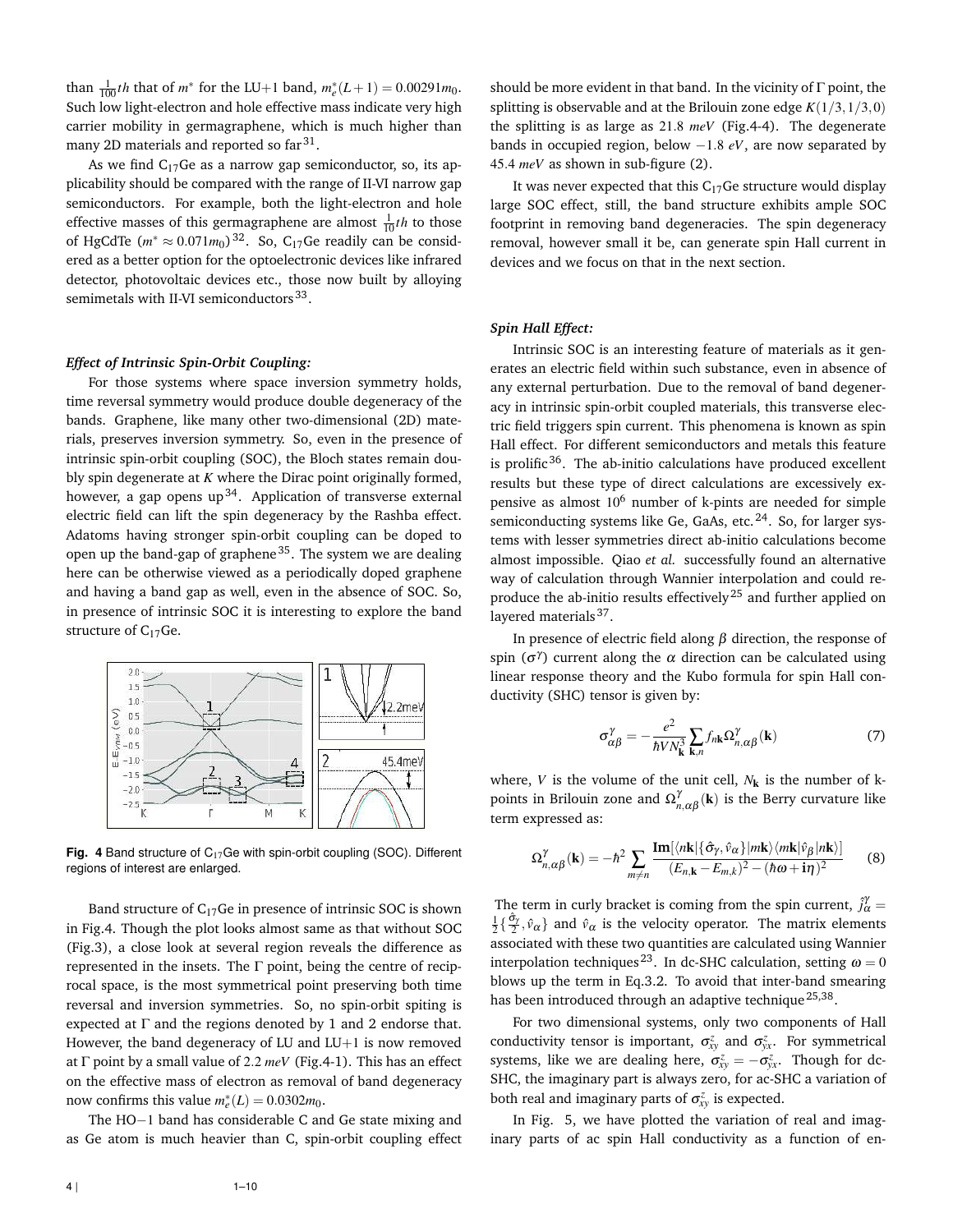

**Fig. 5** Variation of real and imaginary parts of ac-SHC  $\sigma_{xy}^z$  with energy.

ergy. As  $\omega \to 0$ ,  $\text{Im}[\sigma_{xy}^z] \to 0$  which is obvious for systems with band gap. The real part of SHC approaches a constant value of  $-8.95(\hbar/e)(\Omega m)^{-1}$  for zero energy, whereas, the imaginary part tends to zero. A sharp peak is located around the bandgap value 0.166 *eV* and after that they are almost flat till 0.75 *eV*. Then there are random variations though not much sign change is observed. The real part changes sign ∼ 2.75 *eV* where a small peak of imaginary part appears. This peak is not as sharp as observed at 0.166 *eV*. The highest value of  $Re[\sigma_{xy}^z]$  is 956.61( $\hbar/e$ )( $\Omega m$ )<sup>-1</sup> and *Im*[ $\sigma_{xy}^z$ ] is 908.14( $\hbar/e$ )( $\Omega m$ )<sup>-1</sup>. These values are not as large as metallic or semimetallic systems<sup>37</sup>, where SOC effect is much prominent. The C-2*p* and Ge-4*p* electrons are not expected to exhibit large spin Hall effect, however, this result is interesting enough to establish the effect of small doping of same group material in pristine graphene by displaying measurable SHC.

#### **3.3 Optical Properties:**

Optical properties of materials are directly related to their electronic structure. While for metallic systems both inter-band and intra-band transitions play role in optical properties, in semiconductors the optical property is mostly governed by inter-band jump. The absorption of a photon by any semiconducting system leads to the transition of an electron from VB to CB. So, the minimum amount of energy required to form the charge carriers should be greater than or equal to its band-gap. The absorption of a photon with energy similar to the bandgap produces a hole in the valence band and an electron in the conduction band. Photons with energy greater than bandgap initiates transition to higher level of conduction band. So, for optical property calculations always plenty of empty bands in CB are taken into consideration. In VB region, the number of electrons participating in the inter-band transitions can be calculated using the expression of effective electron number  $(n<sub>eff</sub>)$  given as:

$$
n_{eff}(E_m) = \frac{2m}{Ne^2h^2} \int_0^{E_m} E \cdot \varepsilon_{\alpha\alpha}^{(i)}(E) dE; \tag{9}
$$

Here, m, e and N are electron mass, charge and density. A saturation of the  $n_{eff}$  with photon energy reflects the unavailability of electrons lower than that value for production of hole by jump towards CB. Our calculated value has shown that electrons lying below 15 *eV* from VBM is not contributing in the optical transitions. So, all the plots are focused in the 0−15 *eV* range.

In Fig.6, we have depicted the real and imaginary parts of di-

agonal element of dielectric tensor  $\varepsilon^{(r/i)}_{\alpha\beta}$  and electron energy loss spectrum (EELS) as a function of energy. There are two significantly different polarization of electric fields to be considered, one is parallel to the plane of the 2D material (denoted by  $\varepsilon_{\parallel}$ ) and perpendicular to that plane (denoted by  $\varepsilon_{\perp}$ ). The two orthogonal directions (say, x and y) in the plane are symmetric, so,  $\varepsilon_{\parallel} = \varepsilon_{xx} = \varepsilon_{yy}.$ 

Both the real and imaginary parts of parallel dielectric constants  $\varepsilon_{\parallel}^{(r/i)}$  $\mathbb{R}^{(r/t)}$  show rapid fluctuations in lower energy region. In addition, <sup>ε</sup> (*i*)  $\mathbf{e}_{\parallel}^{(i)}$  changes sign four times in this energy region.  $\boldsymbol{\epsilon}_{\parallel}^{(r/i)}$ ll becomes almost flat only at high energy region (> 8 *eV*).



Fig. 6 Variation of real and imaginary part of diagonal element of dielectric tensor  $\varepsilon^{(r/i)}_{\alpha\beta}$  for (a) parallel polarization, (b) perpendicular polarization of electric field; (c) Electron energy loss spectrum (EELS). The plasma frequency is shown by circular pointer.

The real part of dielectric constant crosses the zero axis from negative to positive at five different energies, two below 1*eV* and three in the 3 − 6 *eV* range. The plasma frequency is defined as the frequency when  $\varepsilon^{(r)}$  shows positive slope while crossing the zero axis and  $\varepsilon^{(i)}\langle 1.$  The fourth zero crossing energy 5.267  $eV$  satisfies both the conditions and identified as the plasma frequency (encircled in Fig.6) for parallelly polarized electric field. This can be readily verified by the peak in EELS. In most of the semiconductors the plasma frequency lies deep into ultraviolet region and germagraphene is not an exception.

We find relatively flat  $\varepsilon^{(r/i)}$  $\mathcal{L}^{(r)}$  than its perpendicular counterpart. The values are smaller as well. The imaginary part shows a sharp peak around  $\sim 10.5 \text{ eV}$ . Unlike  $\epsilon_{\shortparallel}^{(r)}$ k , <sup>ε</sup> (*r*)  $\perp$ <sup>(r)</sup> becomes negative to positive only once, at 14.48 *eV* which is the plasma frequency for perpendicular polarization.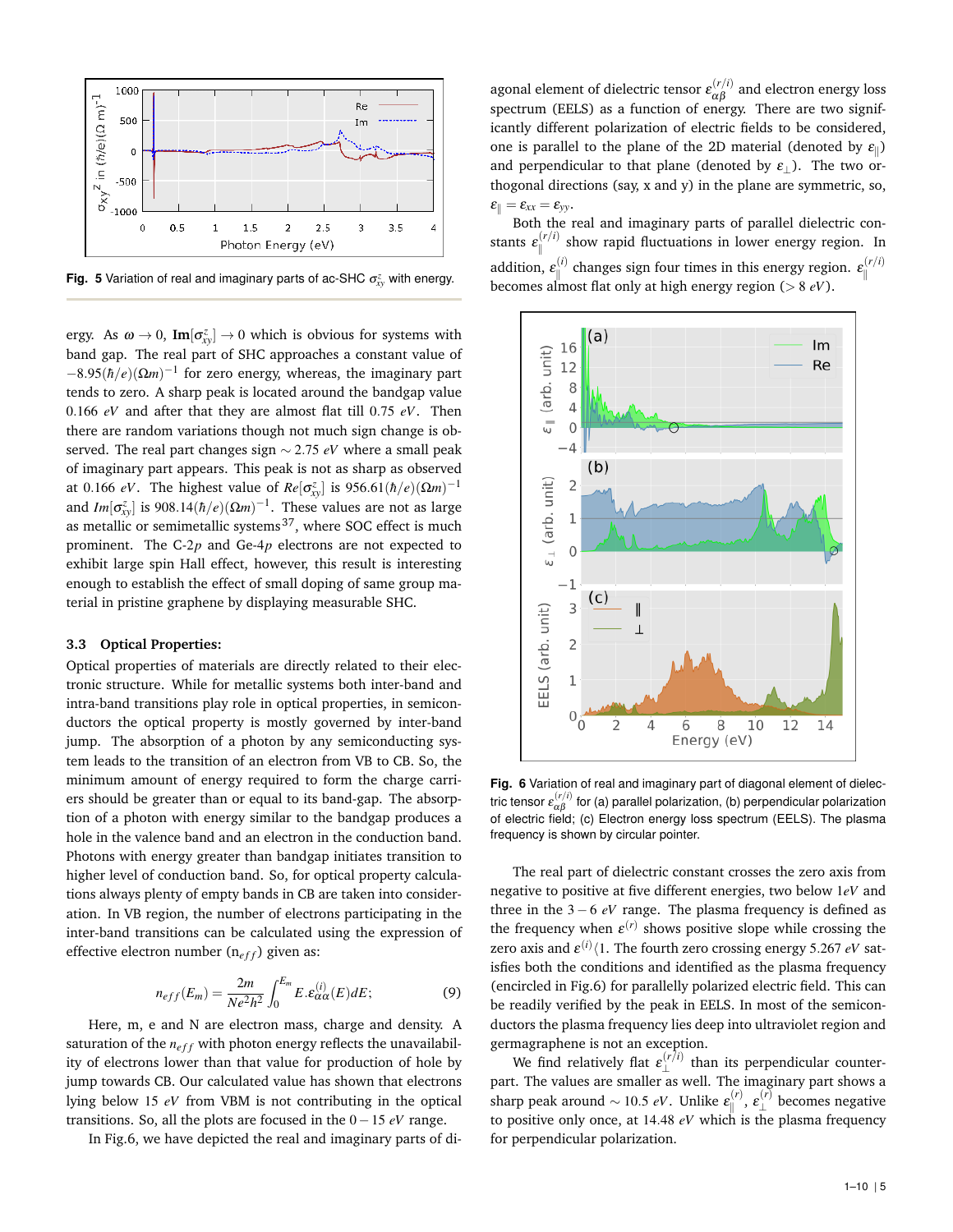

**Fig. 7** Graphical (a) absorption spectra, (b) refractive index, and (c) optical conductivity as a function of photon energy for parallel and perpendicular polarizations of electric field.

Electron energy loss spectrum (EELS) is a properties which can be verified through experiments. In Fig.6(c) the plot of EELS is presented. While the EELS for parallel polarization takes a bell shape centring around 6.5 *eV*, the perpendicular counterpart exhibit significant growth only after 10 *eV*. There is a crossover of these two at ∼ 10.3 *eV* and thereafter, the perpendicular part is dominant. The sharp peak of  $EELS_{\perp}$  is at the corresponding plasma frequency 14.48 *eV* as found from dielectric constant plot.

### *Absorption coefficient, refractive index and optical conductivity:*

Transition of electron from VB to CB is a result of absorption of photonic energy. So, absorption coefficient preserves the signature of not only band gap but also the full characteristics of bands. Near the Fermi energy, such correspondence can be readily established.

In Fig. 7(a)  $\&$  (b), we plot absorption coefficient as a function of photon energy. To study the one to one correspondence between the electronic structure and photonic absorption we have to look back to Fig.3. The very first small peak in the absorption coefficient (A) for parallel polarization is at ∼ 0.17 *eV* corresponds to the band gap of the material. The second peak ∼ 0.45 *eV* is between VBM and the small hump of LU band in  $\Gamma - K$  direction, the third peak around 0.90 *eV* is between the flat region of HO−1 around Γ and CBM. In visible region, the absorption coefficient is showing a gradual increase first, then at around 2.6 *eV* starts to rise stiffly. The jump from around 2.6 *eV* to 3.1 *eV* is attributed from HO to LU+2 transitions as well as from the HO−1 to LU+1 transitions around the midway of Γ−*K* and Γ− *M* path. This region corresponds to blue-violet colour region. Blue to ultraviolet light absorption is particularly useful for safety of different optical devices through coating by those high absorbing materials.

The absorption coefficient for perpendicular polarization  $(A_+)$ is negligible with respect to the parallel counterpart till 8 *eV*. After that it is dominant as observed for dielectric constant.

In the application for coating on devices another important optical property is the refractive index. The real refractive index of germagraphene structure is depicted as function of photon energy in Fig. 7(b). In the visible range (1.55−3.0 *eV*), the refractive index for parallel polarized electric field varies from 1.27 to 1.95 having an average  $\approx$  1.64. For comparison, we quote the refractive index of flint glass as 1.60−1.62, so, this germagraphene material has similar average refractive index to glass for parallel electric field. For perpendicular field, the variation is in 1.0−1.4 range.

There is a direct connection of optical absorption spectra with the imaginary part of the refractive index through the Eq.5. Therefore, the nature of refractive index plots are expected to replicate the peaks and valleys of absorption spectra.

The optical conductivity in Fig. 7(c) shows similar character to absorption coefficient which is logically evident. As more electrons move to CB through photon absorption, the carrier concentration increases resulting in higher optical conductivity. The signature of semiconductors, a gap at the beginning of optical conductivity is clearly visible. The first peak is around the band-gap value of 0.166 *eV*. The peak is sharper than that of the absorption coefficient because the absorption of one photon creates two carriers, one electron and one hole.

### **3.4 Thermal Properties:**

In materials electrons carry both charge and heat. The temperature gradient of any material produces an electric field which opposes the natural diffusion of electrons. So, the electronic conductivity becomes dependent on temperature. The opposing electric field produces the so called Seebeck voltage. The Seebeck coefficient and electronic conductivity depends on this Seebeck voltage. As a gradient dependent quantity, the Seebeck voltage is directly correlated with the grade of asymmetry of electronic distribution around Fermi energy.

A narrow band gap is one of the primary requirement to identify thermoelectric materials for further extensive study, high carrier mobility (low effective mass) is another. Low bandgap helps to pump electrons for conduction even with the help of small thermal excitation with tendency of increasing the electrical conductivity. Besides, direct nature of gap is an additive benefit. Further, low effective mass ensures the high mobility of the carriers, thus, increases the electrical conductivity. However, the decisive factors for searching a promising thermoelectric material consist of a variety of different interconnected properties. From electronic point of view, electrical conductivity  $(σ)$ , Seebeck coefficient (S) or the power factor ( $\sigma S^2$ ) are the key parameters to dictate the thermoelectric performance.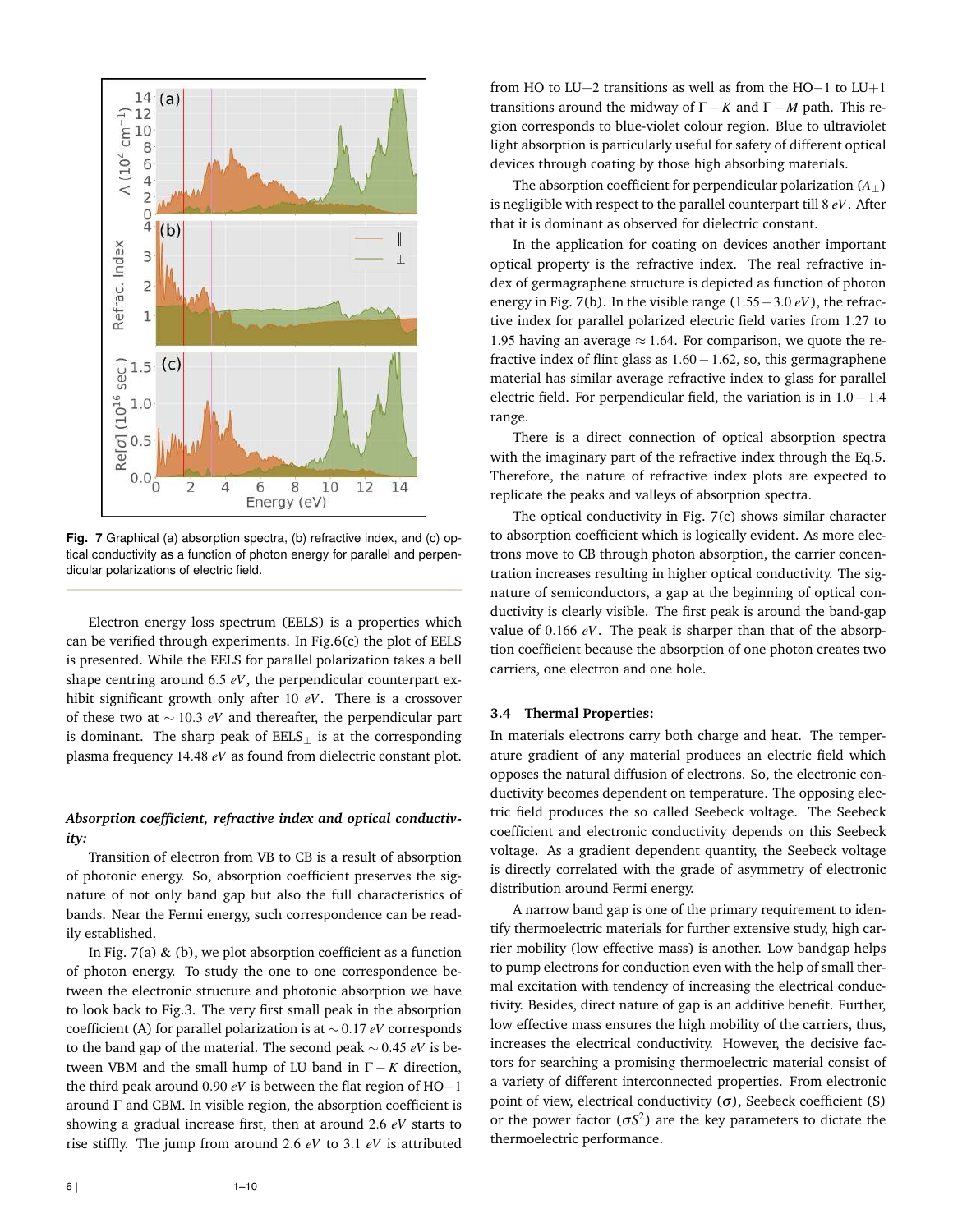

**Fig. 8** Thermal properties of C<sub>17</sub>Ge: (a) Electrical conductivity  $(\sigma)$ , (b) Seebeck Coefficient (S) and (c) power factor  $(\sigma S^2)$  as a function of chemical potential.

In Fig.8 we have plotted electrical conductivity, Seebeck coefficient and power factor at different temperature (100, 300, 500, 700 K) for C<sub>17</sub>Ge as functions of chemical potential ( $\mu$ ) as measured from  $E_F$ . The zero of chemical potential represents the pristine condition and positive (negative) value indicates the electron (hole) doping. In pristine condition, the conductivity rises with temperature which is a sign of the semiconducting nature of  $C<sub>17</sub>Ge.$ 

We have seen in Fig.3 that the DOS has much higher peak around CBM than around VBM. This means more electron concentration in CB edge than hole concentration at VB edge. Hence, asymmetric plot about the zero chemical potential is justified and more electrical conductivity at n-side is a result of higher carrier concentration near CBM.

The electrical conductivity for 100*K* has sharper variations with comparison to the other temperature plots. Conductivity at room temperature (300*K*) rises gradually, attains its highest value  $0.24 \times 10^6 (\Omega m)^{-1}$  at  $\mu = 0.226$  and then shows a dip at  $\sim \mu = 0.31$ before staring to rise again. Similar variation is seen for 500*K*, however at 700*K* this dip is absent.

At room temperature (300 K) the highest value of Seebeck coefficient is  $-309 \mu V/K$  at  $\mu = 0.0256$  *eV* for n-type doping and 220  $\mu$ *V*/*K* at  $\mu$  = −0.0544 *eV* for p-type doping. These values are much higher than the value for pristine graphene, graphene based heterostructure $^{39,40}$ , and comparable to Bi $_2$ Te $_3$ <sup>41</sup>. A comparison with other thermoelectric materials is presented in Table.  $1^{41-43}$ . High Seebeck effect can be mapped with the rapid variance of

DOS. High energy gradient of DOS ( *dDOS dE* ) is always beneficial for thermoelectric performance <sup>44</sup>. Under doping, if the Fermi level moves to high DOS peak region, a large asymmetry of thermoelectric power is developed between the hot electrons of energy higher than  $E_F$  and cold electrons of energy below Fermi level. Higher anisotropy means higher S, as we can verify for our sample, where the sharp peaks in CB (near CBM) is responsible for highest peaks in Seebeck coefficients. Lower anisotropy of DOS in VB is the reason of lower peak values in  $\mu < 0$  region than  $\mu > 0$ . As temperature rises, the increase in Joule heating brings down the value of Seebeck coefficient. So, in the figure, we see less Seebeck coefficient for higher temperature.

The power factor of any material is defined as  $PF = \sigma S^2$ . To understand the electronic structural effect on power factor we have to look back to the carrier effective masses. Higher effective mass is favourable for Seebeck coefficient, whereas it has a negative effect on electrical conductivity. In PF, the second order dependence on S overwhelms the unfavourable effect on <sup>σ</sup>.  $C_{17}$ Ge has an unusual semiconductor with a very flat LU and very sharp HO band. This in turn initiates the large anisotropy between hole and electron effective masses. So, the power factor follows that anisotropy and for positive  $\mu$  the PF peaks are significantly higher than negative  $\mu$ . Even the peak for 300K outplays the peak of 700 $K$  for n-type doping. For  $\mu < 0$ , higher temperature possesses higher maxima.

The power factor at 300*K* is maximum (1.56 *mWm*−1*K* −2 ) near  $\mu = 0.096$  *eV* due to significant increase of the electrical conductivity at the high electron doping range. The value of power factor is in between two orthodox thermoelectric materials,  $Bi<sub>2</sub>Te<sub>3</sub>$  and  $Sb_2Te_3$ <sup>41,43</sup> and better than some other proposed materials<sup>45,46</sup>. Moreover, the excellent value of S establishes germagraphene as a potential candidate for thermoelectric application.

### **3.5 Work function:**

The work-function  $(\Phi)$  of any material is defined as the energy required to remove an electron from the surface of the material. The highest energy of electron in material is its Fermi energy  $(E_F)$ , and the energy at the point just outside the surface is originally the vacuum energy (*Evacuum*). Work function is the difference of these two:

$$
\Phi = E_{vacuum} - E_F \tag{10}
$$

In intrinsic semiconductors *E<sup>F</sup>* is the mid point energy of VBM and CBM, so, in absolute scale, the orientation of the bands can be found accordingly.

It is well-known that the PBE functional is not adequate enough to determine the work function correctly, whereas, Heyd−Scuseria−Ernzerhof (HSE) 52,53 screened hybrid functional has shown great success for semiconductors. The failure of Local Density Approximation (LDA) and the PBE based Generalized Gradient Approximation (PBE-GGA) in determining the band gap exactly is also evident  $54$ . HSE functional can solve that problem in most of the cases.

We have done the HSE calculation for the same optimized germagraphene unit cell and same energy and charge density cut-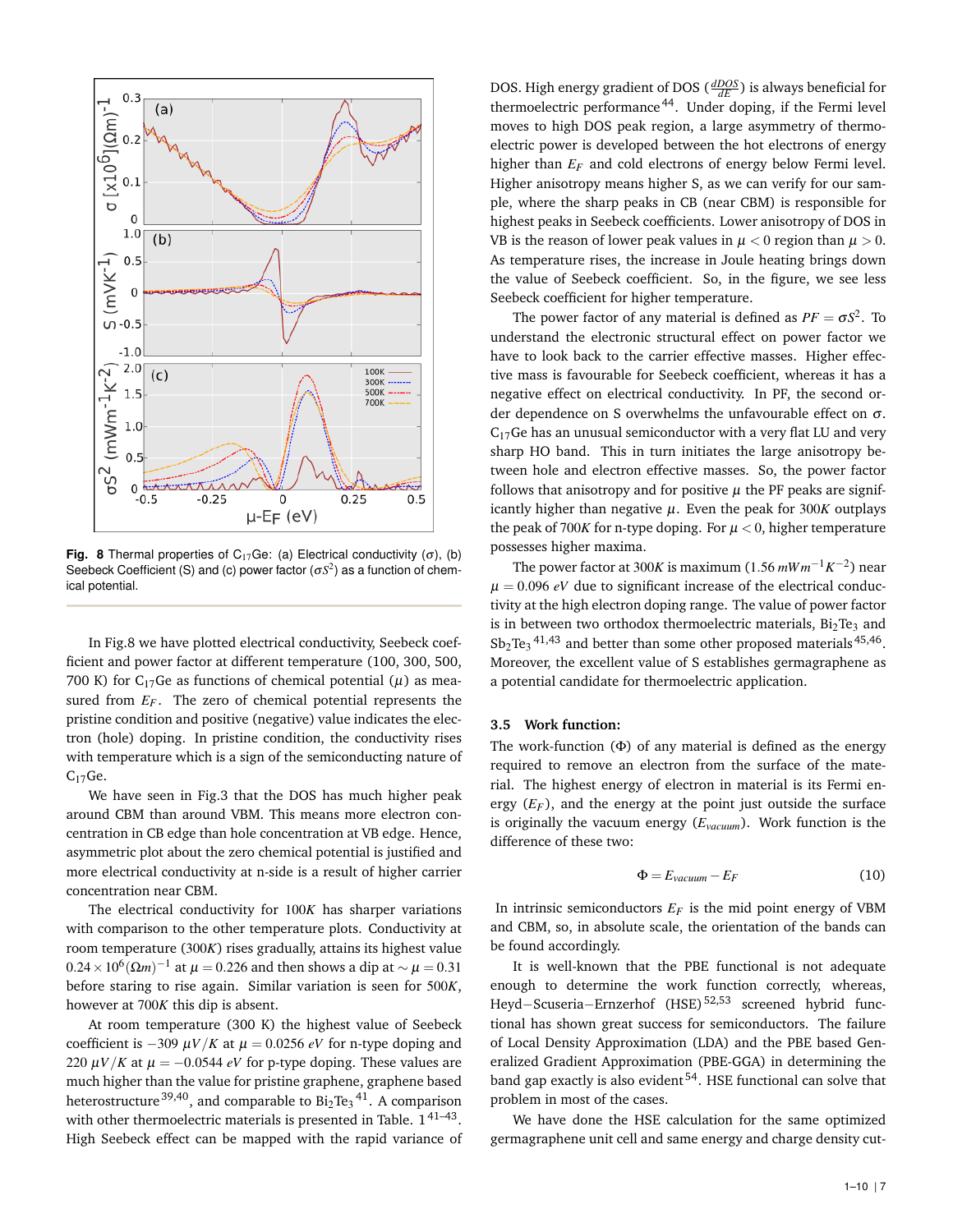| Material                        | Effective Mass $(m_0)$ |                                | <b>Seebeck Coefficient</b> | <b>Power Factor</b>       | <b>Work Function</b> |
|---------------------------------|------------------------|--------------------------------|----------------------------|---------------------------|----------------------|
|                                 | Hole                   | Electron                       | $(\mu V/K)$                | $(mWm^{-1}K^{-2})$        | (eV)                 |
| $C_{17}Ge$                      | $-0.00292$             | heavy:0.59528<br>light:0.00291 | 309                        | 1.56                      | 4.361                |
| Graphene                        |                        |                                | $31^{39}$                  | $\sim$ 0                  | 4.390                |
| Germanene                       |                        |                                |                            |                           | 4.682                |
| GeAs <sub>2</sub> <sup>42</sup> | $-0.20$                | 0.15                           | 400                        | 0.55                      |                      |
| MoS <sub>2</sub> <sup>47</sup>  | $-0.56$                | 0.55                           | 500-55048                  | 8.5049                    | 6.32                 |
| $WSe2$ <sup>47</sup>            | $-0.42$                | 0.46                           | 450-50048                  | $3.20^{50}$               | 5.60                 |
| $Bi_2Te_3$ <sup>51</sup>        | $-0.024$               | 0.178                          | 323.0                      | $\sim$ 2.60 <sup>41</sup> |                      |
| $Sb_2Te_3^{51}$                 | $-0.054$               | 0.045                          | 115.6                      | $\sim 1.00^{43}$          | 4.30                 |

Table 1 Effective mass, Seebeck coefficient, power factor and work function of C<sub>17</sub>Ge at 300*K* compared with other 2D (graphene, germanene, MoS<sub>2</sub>, GeAs<sub>2</sub>, WSe<sub>2</sub>) and 3D (Bi<sub>2</sub>Te<sub>3</sub>, Sb<sub>2</sub>Te<sub>3</sub>) materials. The results of present work are in shaded cells.

off. The k and q point grids are taken as  $4 \times 4 \times 1$  and Optimized Norm-Conserving Vanderbilt (ONCV) pseudopotentials are used. The HSE calculated band-gap is 0.237 *eV* which is  $\approx$  43% higher than PBE calculated value (0.166 *eV*).



**Fig. 9** (left) HSE calculated work function and band-gap of C<sub>17</sub>Ge. (right) Electrostatic potential plot for graphene (red), germanene (blue) and  $C_{17}$ Ge (black) for calculation of corresponding work functions ( $\Phi$ )

In Fig.9 we plot the electrostatic potentials of germagraphene in comparison with graphene and germanene. The vacuum level is different for different systems and dependent on the software packages, so, for comparison this vacuum level is always standardized to the zero energy. Using Eq.3.5 the work functions of these three materials are calculated. Our predicted value of graphene monolayer (4.39)<sup>55</sup> is at par with experimental result 4.56  $eV^{56}$  and better than the PBE estimated value  $\approx$  4.23  $eV^{57}$ . The Φ of germanene is 4.682 *eV* similar to the already reported value of 4.688  $eV^{58}$ . The HSE calculated work function of C<sub>17</sub>Ge is 4.361 *eV* which is lower than both of these. Lower work function is beneficial for removal of electron from material surface. The Φ is of particular interest in the field of photo-catalytic devices through heterojunction formation. Being a material of lower work function than graphene, it may be considered as an alternative to those heterojunction devices where graphene is used now.

# **4 Conclusion**

We show that the stable buckled  $C_{17}$ Ge structure is a direct band gap semiconductor having a PBE calculated band gap of 0.166 *eV*. The band degeneracy at the conduction band minima is left when spin orbit coupling is considered. This spin dependent electronic property leaves its footprint on spin hall conduction with highest value of conductivity as 956.61 $(\hbar/e)(\Omega m)^{-1}$ . Though this value is not large but effective enough to showcase the effect of anisotropy induced by Ge on the spin dependent electronic property. We also find an exceptionally small hole and light-electron effective mass. These are preferable for optoelectronic devices like infrared detector, photovoltaic devices etc. where high mobility is a perquisite criteria.

The optical and thermal properties of  $C_{17}$ Ge are also been explored. This material has exhibited significant blue to ultraviolet light absorption. So, we predict if devices are coated by this material then they can avoid the harm from lower UV region. The refractive index comparable to flint glass is an additional advantage of this material in optoelectronic world.

The narrow band gap of germagraphene makes it a potential candidate for thermoelectric applications.  $C_{17}$ Ge has shown relatively larger value of Seebeck coefficient and power factor comparable to traditional thermoelectric materials such as  $Bi<sub>2</sub>Te<sub>3</sub>$ and  $Sb_2Te_3$  at room temperature. Thus,  $C_{17}Ge$  affirms brilliant thermoelectric performance. In a sum up, we can conclude that the efficiency of germagraphene in futuristic applications is quite promising.

# **Acknowledgement**

The authors acknowledge the contribution of *Late Prof. Abhijit Mookerjee* in forming the problem at the initial stage. SD wants to thank *Dr. Prashant Singh* of Ames Lab., USA and *Dr. Chhanda Basu Chaudhuri* of Lady Brabourne College, India for their suggestions.

# **Notes and references**

- 1 K. S. Novoselov, A. K. Geim, S. V. Morozov, D. Jiang, Y. Zhang, S. V. Dubonos, I. V. Grigorieva and A. A. Firsov, *science*, 2004, **306**, 666–669.
- 2 B. Aufray, A. Kara, S. Vizzini, H. Oughaddou, C. Léandri, B. Ealet and G. Le Lay, *Applied Physics Letters*, 2010, **96**, 183102.
- 3 H. Liu, A. T. Neal, Z. Zhu, Z. Luo, X. Xu, D. Tománek and P. D. Ye, *ACS nano*, 2014, **8**, 4033–4041.
- 4 A. J. Mannix, X.-F. Zhou, B. Kiraly, J. D. Wood, D. Alducin, B. D. Myers, X. Liu, B. L. Fisher, U. Santiago, J. R. Guest *et al.*,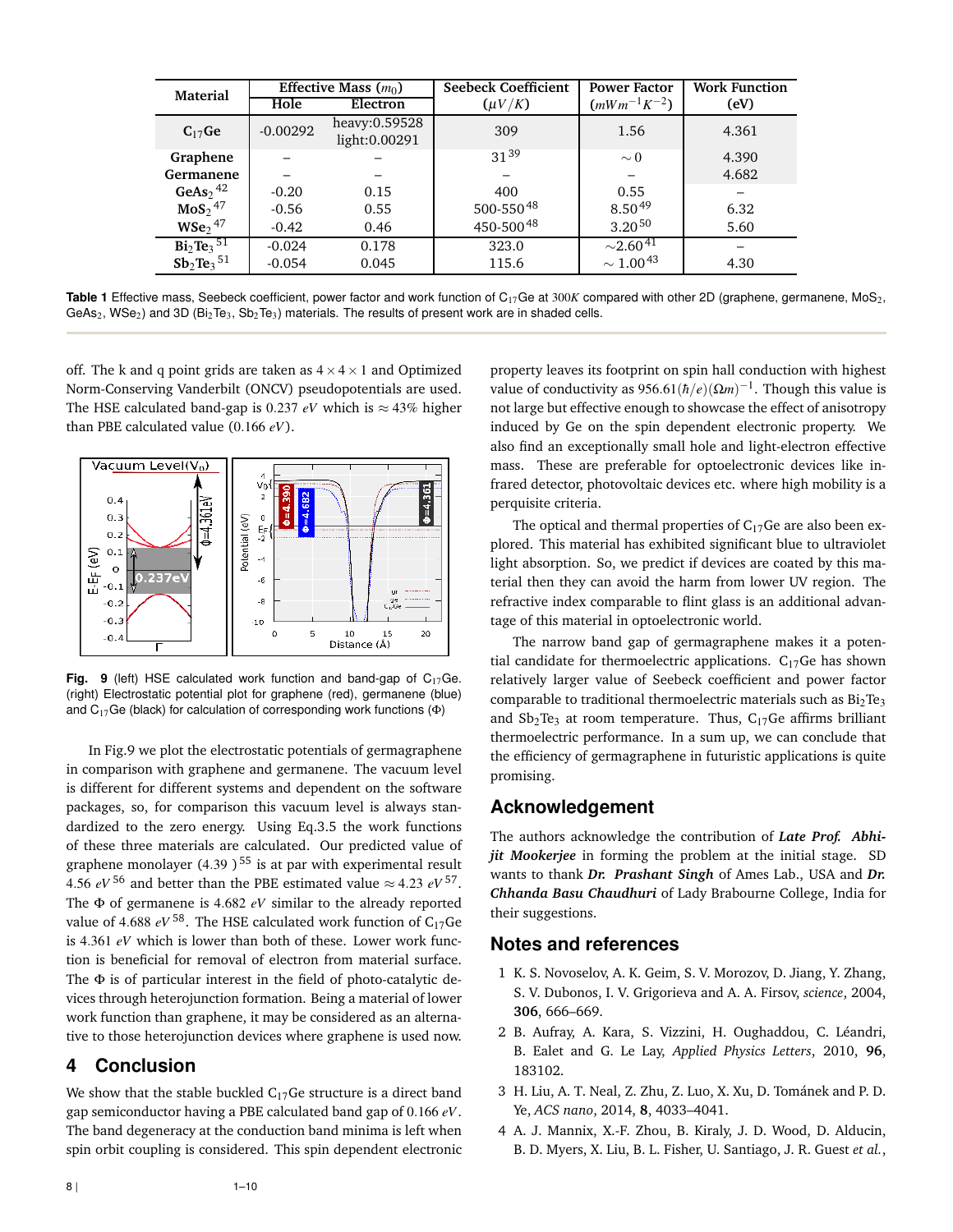*Science*, 2015, **350**, 1513–1516.

- 5 C. Rao, K. Gopalakrishnan and A. Govindaraj, *Nano Today*, 2014, **9**, 324–343.
- 6 P. Nath, S. Chowdhury, D. Sanyal and D. Jana, *Carbon*, 2014, **73**, 275–282.
- 7 B. K. Das, D. Sen and K. Chattopadhyay, *Physical Chemistry Chemical Physics*, 2016, **18**, 2949–2958.
- 8 W. J. Lee, U. N. Maiti, J. M. Lee, J. Lim, T. H. Han and S. O. Kim, *Chemical Communications*, 2014, **50**, 6818–6830.
- 9 D. Jana, C.-L. Sun, L.-C. Chen and K.-H. Chen, *Progress in Materials Science*, 2013, **58**, 565–635.
- 10 S. Datta, B. Sadhukhan, C. B. Chaudhuri, S. Chakrabarty and A. Mookerjee, *Indian Journal of Physics*, 2017, **91**, 269–276.
- 11 H. Dong, L. Zhou, T. Frauenheim, T. Hou, S.-T. Lee and Y. Li, *Nanoscale*, 2016, **8**, 6994–6999.
- 12 Y. Li, F. Li, Z. Zhou and Z. Chen, *Journal of the American Chemical Society*, 2010, **133**, 900–908.
- 13 P. Li, R. Zhou and X. C. Zeng, *Nanoscale*, 2014, **6**, 11685– 11691.
- 14 H. Wang, M. Wu, X. Lei, Z. Tian, B. Xu, K. Huang and C. Ouyang, *Nano energy*, 2018, **49**, 67–76.
- 15 P. A. Denis, *ChemPhysChem*, 2014, **15**, 3994–4000.
- 16 D. Kaplan, V. Swaminathan, G. Recine, R. Balu and S. Karna, *Journal of Applied Physics*, 2013, **113**, 183701.
- 17 M. Tripathi, A. Markevich, R. BolLttger, S. Facsko, E. Besley, J. Kotakoski and T. Susi, *ACS nano*, 2018, **12**, 4641–4647.
- 18 J. Hu, C. Ouyang, S. A. Yang and H. Y. Yang, *Nanoscale Horizons*, 2019, **4**, 457–463.
- 19 P. Giannozzi, S. Baroni, N. Bonini, M. Calandra, R. Car, C. Cavazzoni, D. Ceresoli, G. L. Chiarotti, M. Cococcioni, I. Dabo, A. D. Corso, S. de Gironcoli, S. Fabris, G. Fratesi, R. Gebauer, U. Gerstmann, C. Gougoussis, A. Kokalj, M. Lazzeri, L. Martin-Samos, N. Marzari, F. Mauri, R. Mazzarello, S. Paolini, A. Pasquarello, L. Paulatto, C. Sbraccia, S. Scandolo, G. Sclauzero, A. P. Seitsonen, A. Smogunov, P. Umari and R. M. Wentzcovitch, *Journal of Physics: Condensed Matter*, 2009, **21**, 395502.
- 20 P. Giannozzi, O. Andreussi, T. Brumme, O. Bunau, M. B. Nardelli, M. Calandra, R. Car, C. Cavazzoni, D. Ceresoli, M. Cococcioni, N. Colonna, I. Carnimeo, A. D. Corso, S. de Gironcoli, P. Delugas, R. A. DiStasio, A. Ferretti, A. Floris, G. Fratesi, G. Fugallo, R. Gebauer, U. Gerstmann, F. Giustino, T. Gorni, J. Jia, M. Kawamura, H.-Y. Ko, A. Kokalj, E. KÃijçÃijkbenli, M. Lazzeri, M. Marsili, N. Marzari, F. Mauri, N. L. Nguyen, H.-V. Nguyen, A. O. de-la Roza, L. Paulatto, S. Poncé, D. Rocca, R. Sabatini, B. Santra, M. Schlipf, A. P. Seitsonen, A. Smogunov, I. Timrov, T. Thonhauser, P. Umari, N. Vast, X. Wu and S. Baroni, *Journal of Physics: Condensed Matter*, 2017, **29**, 465901.
- 21 J. P. Perdew, K. Burke and M. Ernzerhof, *Physical Review Letters*, 1996, **77**, 3865–3868.
- 22 J. P. Perdew, K. Burke and M. Ernzerhof, *Phys. Rev. Lett.*, 1997, **78**, 1396–1396.
- 23 G. Pizzi, V. Vitale, R. Arita, S. Blügel, F. Freimuth, G. Géran-

ton, M. Gibertini, D. Gresch, C. Johnson, T. Koretsune *et al.*, *Journal of Physics: Condensed Matter*, 2019.

- 24 G. Y. Guo, Y. Yao and Q. Niu, *Phys. Rev. Lett.*, 2005, **94**, 226601.
- 25 J. Qiao, J. Zhou, Z. Yuan and W. Zhao, *Physical Review B*, 2018, **98**, 214402.
- 26 G. Pizzi, D. Volja, B. Kozinsky, M. Fornari and N. Marzari, *Computer Physics Communications*, 2014, **185**, 422–429.
- 27 F. Wooten, *Optical properties of solids*, Academic press, 2013.
- 28 X. Liu, X. Shao, B. Yang and M. Zhao, *Nanoscale*, 2018, **10**, 2108–2114.
- 29 H. Şahin, S. Cahangirov, M. Topsakal, E. Bekaroglu, E. Akturk, R. T. Senger and S. Ciraci, *Physical Review B*, 2009, **80**, 155453.
- 30 Q. Yue, J. Kang, Z. Shao, X. Zhang, S. Chang, G. Wang, S. Qin and J. Li, *Physics Letters A*, 2012, **376**, 1166–1170.
- 31 P. Miró, M. Audiffred and T. Heine, *Chemical Society Reviews*, 2014, **43**, 6537–6554.
- 32 A. Rogalski, *Reports on Progress in Physics*, 2005, **68**, 2267.
- 33 I. Baker, *Springer handbook of electronic and photonic materials*, 2007, 855–885.
- 34 W. Han, R. K. Kawakami, M. Gmitra and J. Fabian, *Nature nanotechnology*, 2014, **9**, 794.
- 35 C. Weeks, J. Hu, J. Alicea, M. Franz and R. Wu, *Physical Review X*, 2011, **1**, 021001.
- 36 J. Sinova, D. Culcer, Q. Niu, N. Sinitsyn, T. Jungwirth and A. H. MacDonald, *Physical Review Letters*, 2004, **92**, 126603.
- 37 J. Zhou, J. Qiao, A. Bournel and W. Zhao, *Physical Review B*, 2019, **99**, 060408.
- 38 J. R. Yates, X. Wang, D. Vanderbilt and I. Souza, *Phys. Rev. B*, 2007, **75**, 195121.
- 39 A. Reshak, S. A. Khan and S. Auluck, *Journal of Materials Chemistry C*, 2014, **2**, 2346–2352.
- 40 J. Duan, X. Wang, X. Lai, G. Li, K. Watanabe, T. Taniguchi, M. Zebarjadi and E. Y. Andrei, *Proceedings of the National Academy of Sciences*, 2016, **113**, 14272–14276.
- 41 L. Cheng, H. Liu, J. Zhang, J. Wei, J. Liang, J. Shi and X. Tang, *Physical Review B*, 2014, **90**, 085118.
- 42 F. Q. Wang, Y. Guo, Q. Wang, Y. Kawazoe and P. Jena, *Chemistry of Materials*, 2017, **29**, 9300–9307.
- 43 M. H. Lee, K.-R. Kim, J.-S. Rhyee, S.-D. Park and G. J. Snyder, *Journal of Materials Chemistry C*, 2015, **3**, 10494–10499.
- 44 J. Wu, Y. Chen, J. Wu and K. Hippalgaonkar, *Advanced Electronic Materials*, 2018, **4**, 1800248.
- 45 D. Wang, W. Shi, J. Chen, J. Xi and Z. Shuai, *Physical Chemistry Chemical Physics*, 2012, **14**, 16505–16520.
- 46 E. Guilmeau, A. Maignan, C. Wan and K. Koumoto, *Physical Chemistry Chemical Physics*, 2015, **17**, 24541–24555.
- 47 F. A. Rasmussen and K. S. Thygesen, *The Journal of Physical Chemistry C*, 2015, **119**, 13169–13183.
- 48 K. Ghosh and U. Singisetti, *Journal of Applied Physics*, 2015, **118**, 135711.
- 49 K. Hippalgaonkar, Y. Wang, Y. Ye, D. Y. Qiu, H. Zhu, Y. Wang,